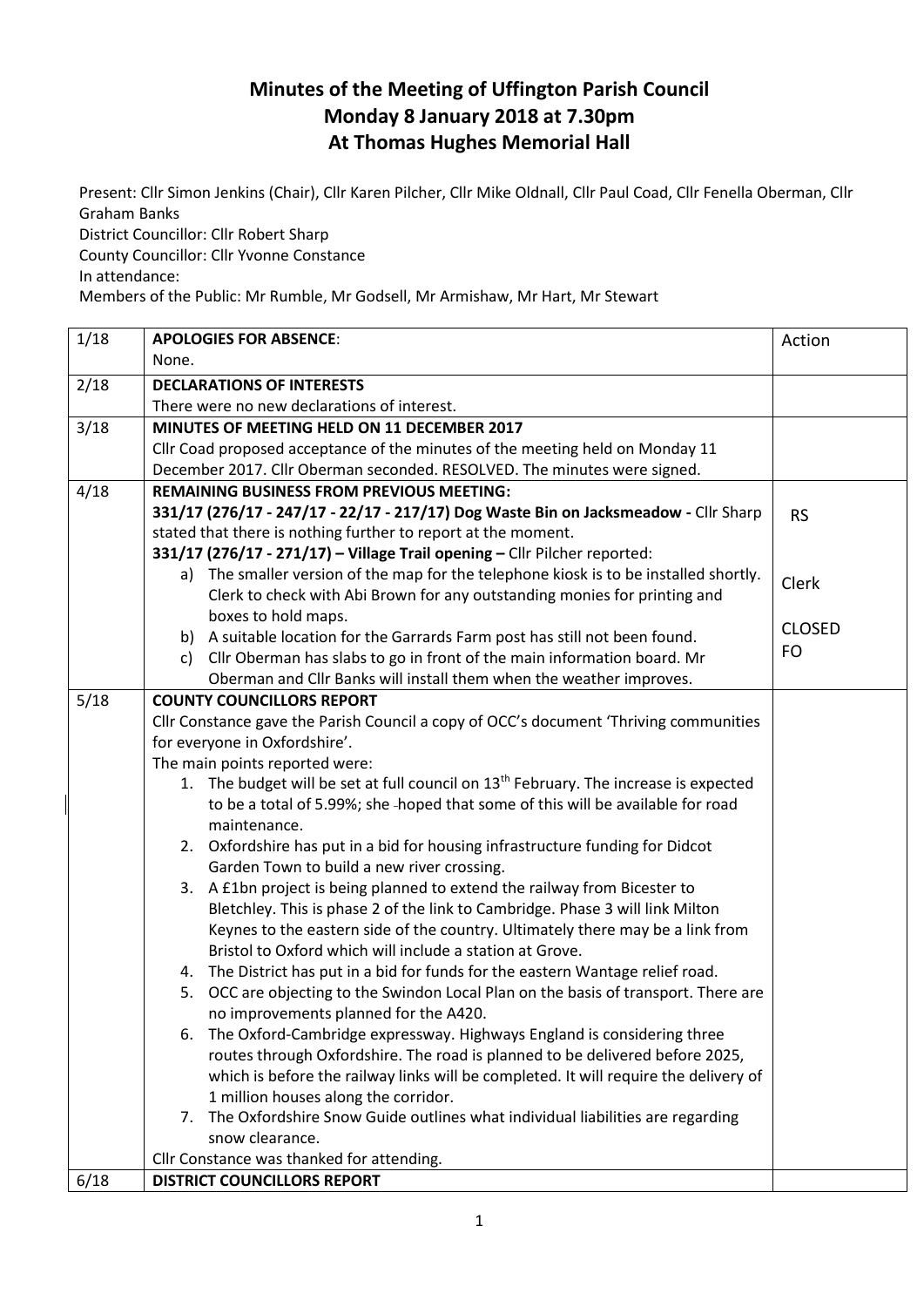|       | Cllr Sharp stated that there was nothing new to report this month.                                                                                                          |          |
|-------|-----------------------------------------------------------------------------------------------------------------------------------------------------------------------------|----------|
|       | Cllr Sharp was thanked for attending.                                                                                                                                       |          |
| 7/18  | <b>POLICE REPORT</b>                                                                                                                                                        |          |
|       | The area report will be circulated by email and posted on the notice board when it is                                                                                       | SJ       |
|       | received.                                                                                                                                                                   |          |
| 8/18  | <b>OPEN FORUM</b>                                                                                                                                                           |          |
|       | <b>Craven Common resurfacing</b>                                                                                                                                            |          |
|       | Mr Godsell reported on the complaints from Craven Common residents about the road                                                                                           |          |
|       | resurfacing carried out on 6 November 2017; the quality was very poor, particularly at                                                                                      |          |
|       | the eastern end. A specification of the original works has been received, showing that                                                                                      |          |
|       | micro-asphalt was used Following discussions with OCC and the contractors it has                                                                                            |          |
|       | been agreed that the worst areas will be re-treated. This will not take place before next                                                                                   |          |
|       | summer because the surface needs to be warm. Cllr Pilcher asked whether residents on                                                                                        |          |
|       | the western side had any concerns. Mr Armishaw pointed out that the petition raised                                                                                         |          |
|       | by residents was signed by the majority of residents, which is indicative of concern                                                                                        |          |
|       | across the whole area. Mr Godsell requested that should the western end require<br>additional work the Parish Council should take this forward. Mr Godsell agreed to        |          |
|       | monitor the situation for the time being. Cllr Pilcher suggested sending residents an                                                                                       | SJ/Clerk |
|       | update as a result of the petition. Cllr Jenkins and the Clerk to work on this. Mr Godsell                                                                                  |          |
|       | to review the draft. Mr Godsell and Mr Armishaw were thanked for their report.                                                                                              |          |
|       | <b>Hall Bookings</b>                                                                                                                                                        |          |
|       | Mr Rumble reported that the hall bookings had now been sorted out as far as possible.                                                                                       |          |
|       | He stated his gratitude to the Shop, which undertakes the hall bookings on a voluntary                                                                                      |          |
|       | basis and they deal with over 200 bookings per year; bookings are updated on the                                                                                            |          |
|       | village hall website weekly in arrears. Mr Rumble was thanked for his assistance in this                                                                                    |          |
|       | matter.                                                                                                                                                                     |          |
|       | <b>Dragon Hill Planning application</b>                                                                                                                                     |          |
|       | Mr Stewart outlined the plans for Dragon Hill. The owners are looking to self- build two                                                                                    |          |
|       | 2-bed bungalows which will be finished with wood cladding. Detailed drawings,                                                                                               |          |
|       | including for Highways, have to be produced. When questioned whether the site was                                                                                           |          |
|       | within the village envelope or in open countryside, Mr Stewart thought it was the latter                                                                                    |          |
|       | and the plan has been developed on this basis. Mr Hart noted that from the                                                                                                  |          |
|       | Neighbourhood Plan perspective the site sits in an area designated as having low                                                                                            |          |
|       | capacity for development by the Lepus Landscape Capacity Study and is also in open<br>countryside. Mr Stewart stated that he had raised a query with Mr Hart about the      |          |
|       | methodology used in table 8 in the Landscape Capacity Study. He felt that it places an                                                                                      |          |
|       | unnecessary restriction on his client's land. Mr Hart stated that he is in discussion with                                                                                  |          |
|       | Lepus about this. Cllr Pilcher raised the issue of flood risk. Cllr Oberman asked about                                                                                     |          |
|       | ownership of the access from the Woolstone Road; Mr Stewart noted that it would                                                                                             |          |
|       | remain with Mr Osmond.                                                                                                                                                      |          |
|       | The Walnuts Planning application                                                                                                                                            |          |
|       | Mr Hart noted that this application was also in an area designated as having low                                                                                            |          |
|       | capacity for development by the Lepus Landscape Capacity Study and is also in open                                                                                          |          |
|       | . Mr Hart and Mr Stewart were thanked for attending.<br>countryside.                                                                                                        |          |
|       | <b>ONGOING PROJECTS</b>                                                                                                                                                     |          |
| 9/18  | PARISH COUNCIL ASSETS AND LAND REGISTRY                                                                                                                                     |          |
|       | Cllr Jenkins reported that the Hillman Partnership was still awaiting a full response from                                                                                  |          |
|       | Land Registry for registration of the Old School Room, but it appeared that Title No.                                                                                       |          |
|       | ON336460 had been allocated.                                                                                                                                                |          |
|       | With regard to ensuring that all land in the ownership of the Parish Council was<br>registered with the Land Registry, it was agreed at the December meeting that a list of |          |
|       | all such parcels of land would be compiled, including any Land Registry title numbers                                                                                       | C/F: SI  |
|       | allocated, for further action.                                                                                                                                              |          |
| 10/18 | PROPOSED DEVELOPMENT OFF FERNHAM ROAD                                                                                                                                       |          |
|       |                                                                                                                                                                             |          |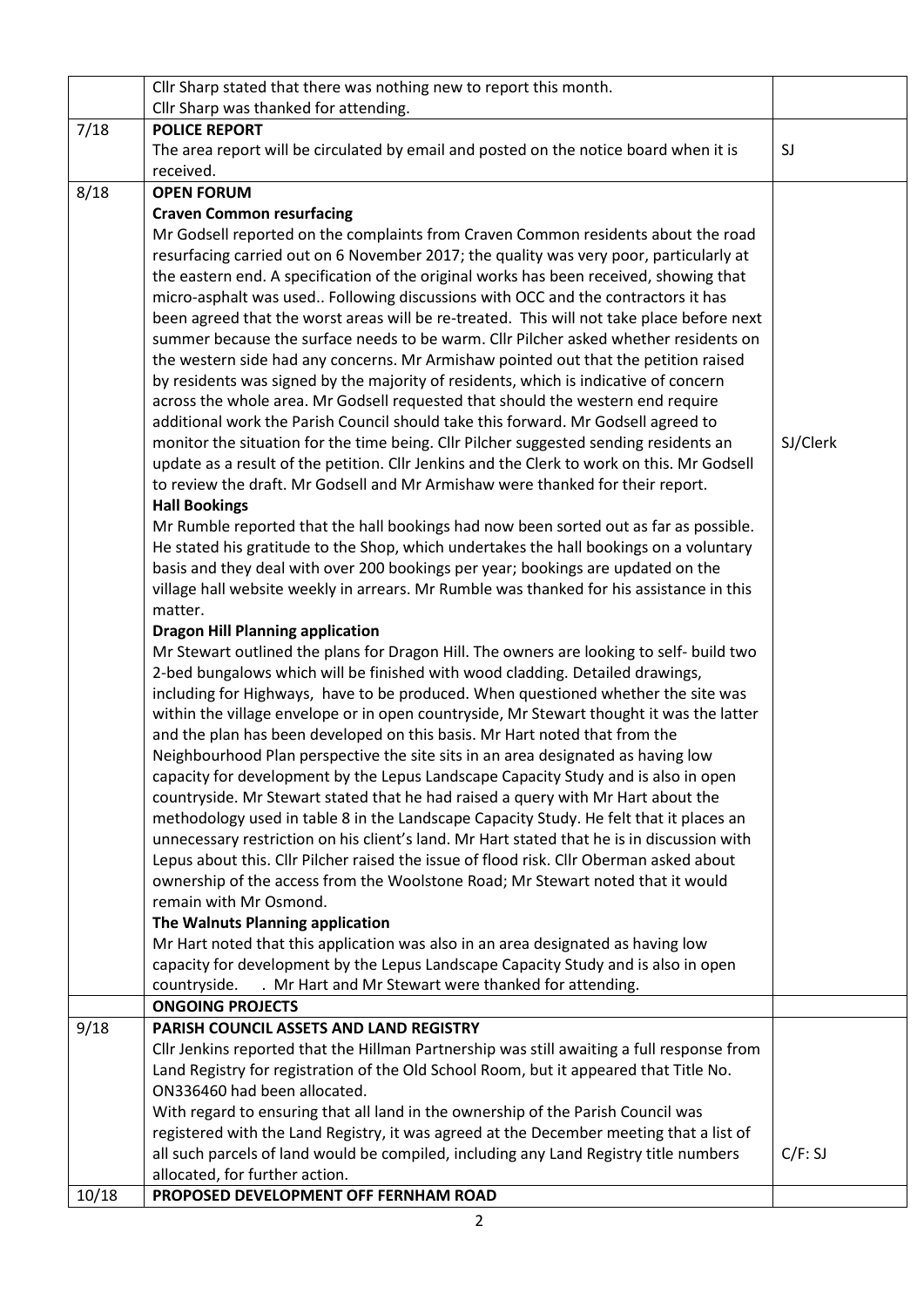|       | Awaiting information from the developers.                                                                                                                       |       |
|-------|-----------------------------------------------------------------------------------------------------------------------------------------------------------------|-------|
| 11/18 | <b>COMMUNITY LED PLAN UPDATE</b>                                                                                                                                |       |
|       | There is only one outstanding point regarding support for the elderly and which Cllr                                                                            |       |
|       | Jenkins wished to complete this year. Cllr Jenkins is liaising with Anne Richardson at                                                                          | SJ/KP |
|       | VOWHDC. No progress to report. Cllr Pilcher reported that the Afternoon Club would be                                                                           |       |
|       | happy for a survey. Cllr Pilcher to look into this and to consider wider circulation for the                                                                    |       |
|       | survey.                                                                                                                                                         |       |
| 12/18 | <b>NEIGHBOURHOOD PLAN UPDATE</b>                                                                                                                                |       |
|       | Cllr Oldnall reported that the next NP Steering Group meeting is scheduled for $11th$                                                                           |       |
|       | January. A second draft of the plan has been circulated to the NP Steering Group for                                                                            |       |
|       | review. The aim is to have a final draft ready in March.                                                                                                        |       |
|       | The Parish Council has agreed to offer the Allotment field and the Jubilee Field to be                                                                          |       |
|       | designated as Local Green Space. Cllr Jenkins has drafted an assessment and circulated                                                                          | SJ    |
|       | it to the Steering Group for review. Cllr Jenkins to forward to members of the Parish                                                                           |       |
|       | Council.                                                                                                                                                        |       |
| 13/18 | <b>TBSM/OSR UPDATE</b>                                                                                                                                          |       |
|       | <b>Revision of Declaration of Trust</b>                                                                                                                         |       |
|       | The amendments agreed to the January 1989 Declaration of Trust have been sent to Mr                                                                             | SJ    |
|       | Nowell who hopes to be able to draft a variation to the Trust Deed. Once agreed by the                                                                          |       |
|       | Parish Council and Uffington Museum Trustees it would be uploaded onto the Charity                                                                              |       |
|       | Commission website. Draft Lease between the Parish Council and Uffington Museum                                                                                 |       |
|       | <b>Trustees</b>                                                                                                                                                 |       |
|       | Tom Hillman has advised that the draft lease could be much shorter if the annual rent                                                                           |       |
|       | review clauses are removed. The meeting agreed this. KP to check the detail of clause                                                                           |       |
|       | LR14. Cllr Banks pointed out that clause B10c should not be permitted. Cllr Jenkins to                                                                          | KP/SJ |
|       | raise with Tom Hillman. Cllr Banks also questioned clause B10e as it is unclear. Cllr                                                                           |       |
|       | Jenkins to request clarification. Cllr Pilcher asked that the clause be removed.                                                                                |       |
|       | Museum update                                                                                                                                                   |       |
|       | Nothing to report.                                                                                                                                              |       |
| 14/18 | OLD SCHOOL ROOM REPAIRS UPDATE                                                                                                                                  |       |
|       | The following was discussed:                                                                                                                                    |       |
|       | The Old School Room (OSR) repair account as at 1/1/2018 had previously been<br>a)                                                                               |       |
|       | circulated. It was noted that £28,000 has been raised and £10,000 spent. A                                                                                      |       |
|       | further £24,800 is still to be raised. Grant applications are to be made to the                                                                                 | SJ    |
|       | Oxfordshire Buildings Trust and the White Horse Show Trust, amongst others.                                                                                     |       |
|       | An application may be made to the Heritage Lottery Fund, who will need to see                                                                                   |       |
|       | what the benefits of the project are to the wider community and to individuals.                                                                                 |       |
|       | With regard to the extra costs from Clive Hudson Associates Cllr Jenkins felt<br>b)                                                                             | SJ    |
|       | that the work was necessary Cllr Oldnall questioned whether it was not already                                                                                  |       |
|       | included in the original quote. After Note; It was clarified with Andrew                                                                                        |       |
|       | Townsend that this cost had not been included in the original cost and the CHA                                                                                  |       |
|       | fee proposal was signed on 9 January 2018.                                                                                                                      |       |
| 15/18 | <b>S106 CONTRIBUTIONS - STATION ROAD DEVELOPMENT</b>                                                                                                            |       |
|       | Cllr Jenkins stated that:                                                                                                                                       |       |
|       | The VAS has not yet been installed because some brackets have not been<br>1.                                                                                    | SJ    |
|       | delivered. Cllr Jenkins to chase installation.                                                                                                                  |       |
|       | 2. The installation of the new slide is complete.                                                                                                               |       |
|       | 3. School iPads - the Vale has turned this down. The school has suggested that                                                                                  |       |
|       | they be used as community iPads. There were questions about how this would                                                                                      |       |
|       | work. The Parish Council felt that the funds should come from the S106 funds                                                                                    |       |
|       | set aside for education.                                                                                                                                        |       |
|       |                                                                                                                                                                 |       |
|       | The Scout Group grant application of £638 was discussed and approved. It was<br>4.                                                                              |       |
|       | noted that the Scout Group plan to apply for further funds from other sources.<br>It was agreed to wait until all other funds have been received, such that any | SJ    |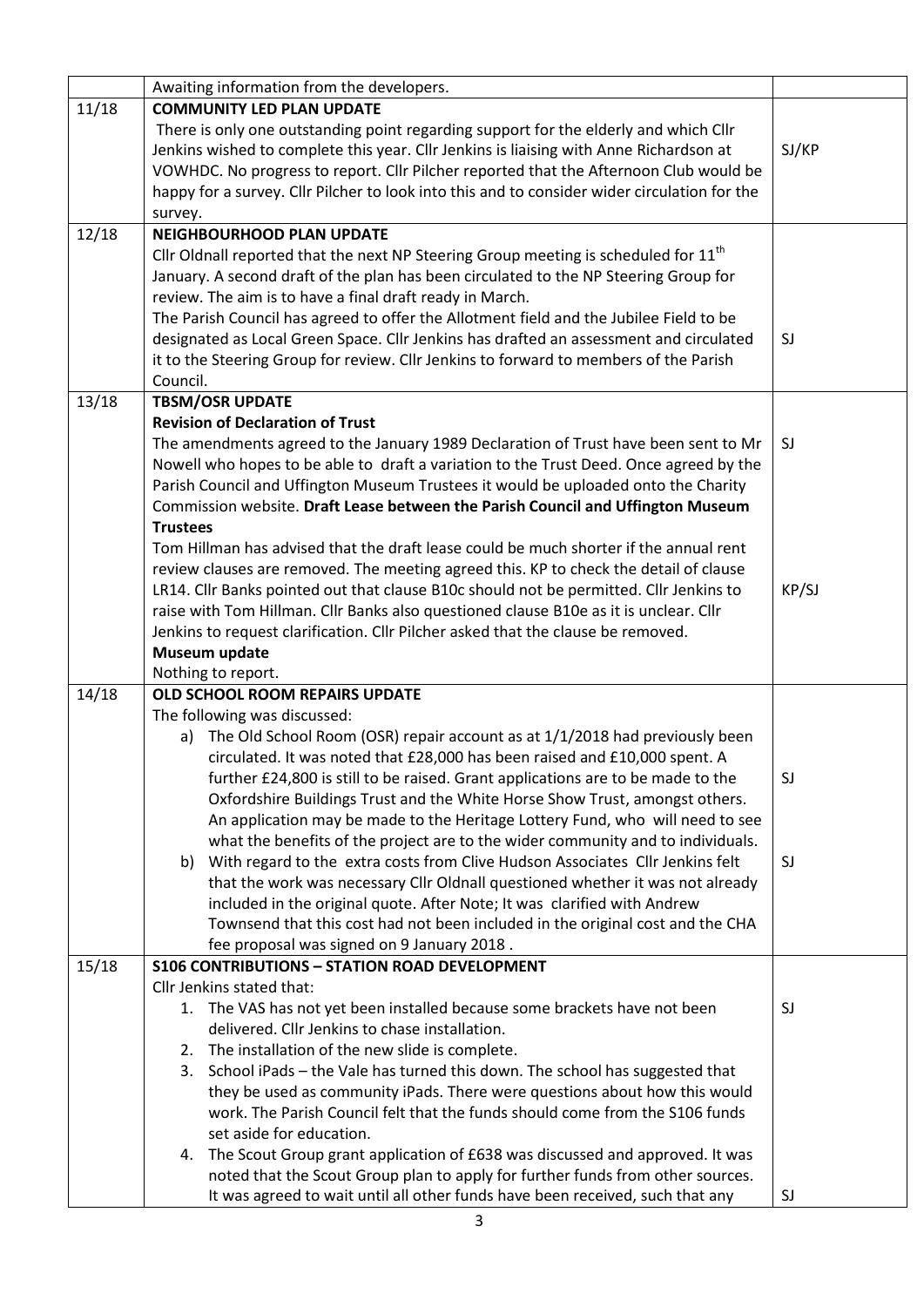|       | shortfall could be considered as part of this grant. Cllr Jenkins to write to the                                                                                                                                                                                                                                                                                                                                                                                                                                                                                                                                                                                                                                                                                                                                                       |                |
|-------|-----------------------------------------------------------------------------------------------------------------------------------------------------------------------------------------------------------------------------------------------------------------------------------------------------------------------------------------------------------------------------------------------------------------------------------------------------------------------------------------------------------------------------------------------------------------------------------------------------------------------------------------------------------------------------------------------------------------------------------------------------------------------------------------------------------------------------------------|----------------|
|       | Scout Group.                                                                                                                                                                                                                                                                                                                                                                                                                                                                                                                                                                                                                                                                                                                                                                                                                            |                |
|       | <b>PLANNING MATTERS</b>                                                                                                                                                                                                                                                                                                                                                                                                                                                                                                                                                                                                                                                                                                                                                                                                                 |                |
| 16/18 | <b>New Applications to be considered:</b><br>P17/V3294/FUL - The Walnuts, Broad Street. Proposed stable block, store and hay barn.<br>Retrospective change of use from agricultural to equestrian. The Parish Council were<br>concerned about the size of the building and access to the site. It was agreed to object<br>on the grounds of size, height, access and the fact that the site is in the Uffington<br>Conservation Area. Cllr Jenkins to draft a response.<br>P18/V0003/O - Dragon Hill, Woolstone Road. Outline permission for the development<br>of two new dwellings. The Parish Council felt that the proposal for two small bungalows<br>was acceptable. It was agreed to support the application on the basis that the new<br>dwellings remain single storey, low level buildings. A condition is to be requested to | SJ             |
|       | restrict the height, and it will be requested that permitted development rights are<br>removed. Cllr Jenkins to draft a response.                                                                                                                                                                                                                                                                                                                                                                                                                                                                                                                                                                                                                                                                                                       | SJ             |
| 17/18 | <b>Update on outstanding planning applications:</b><br>P17/V3022/LDE - the Barn at the Laurels, Broad St, Uffington. Certificate of lawful<br>development for continued use as rented accommodation. Permission granted.<br>P17/V3243/LB - Tom Brown Museum, Broad St, Uffington. Structural and in-situ<br>conservative repairs to masonry and minor alterations to the Old School Room. For<br>information only (Not yet determined)<br>P17/V2670/FUL - Former Post Office, Broad Street. Proposed new dwelling with access.<br>Not yet determined.                                                                                                                                                                                                                                                                                   |                |
|       | <b>FINANCE</b>                                                                                                                                                                                                                                                                                                                                                                                                                                                                                                                                                                                                                                                                                                                                                                                                                          |                |
| 18/18 | To approve January payments and sign cheques:<br>Cllrs Oldnall and Jenkins proposed and seconded approval of payments totalling<br>£7164.38. RESOLVED. A full list of payments is attached to these minutes. The cheques<br>were signed.                                                                                                                                                                                                                                                                                                                                                                                                                                                                                                                                                                                                |                |
| 19/18 | To consider the budget and precept proposals for 2018/19<br>Cllr Oldnall proposed accepting the revised budget with a precept of £23,700. Cllr<br>Jenkins seconded. RESOLVED. Clerk to circulate final version of budget along with the<br>cost per band D property for this precept.                                                                                                                                                                                                                                                                                                                                                                                                                                                                                                                                                   | Clerk          |
| 20/18 | To consider a grant application from South Oxfordshire and Vale CAB<br>£500 was requested. It was felt that this was too much for an outside organisation. Cllr<br>Jenkins proposed a donation of £50. Cllr Oberman seconded. RESOLVED.                                                                                                                                                                                                                                                                                                                                                                                                                                                                                                                                                                                                 | Clerk          |
|       | <b>ANNUAL/QUARTERLY REVIEWS</b>                                                                                                                                                                                                                                                                                                                                                                                                                                                                                                                                                                                                                                                                                                                                                                                                         |                |
| 21/18 | None.                                                                                                                                                                                                                                                                                                                                                                                                                                                                                                                                                                                                                                                                                                                                                                                                                                   |                |
| 22/18 | <b>UPKEEP (INC. WATERCOURSES)</b><br>Village appearance to be put on the February agenda.<br>Cllr Banks reported that a tree has blown over on the Jubilee Field - tag no. T79. Cllrs<br>Banks and Pilcher have tidied the remains.                                                                                                                                                                                                                                                                                                                                                                                                                                                                                                                                                                                                     | Clerk (agenda) |
|       | <b>GENERAL</b>                                                                                                                                                                                                                                                                                                                                                                                                                                                                                                                                                                                                                                                                                                                                                                                                                          |                |
| 23/18 | <b>Monthly Play Area inspections</b><br>Cllr Oberman presented the monthly inspection report. She is unhappy with the surface<br>under the new slide. It is very uneven and the quality is poor. Cllr Jenkins to contact<br>Playdale and ask them to investigate. It was noted that their fencing is still in the car<br>park. It was agreed not to send the final payment for the time being.                                                                                                                                                                                                                                                                                                                                                                                                                                          | SJ             |
|       | Jubilee Field Trust - the way forward<br>It was reported that a separate meeting of trustees is required. Cllr Banks felt that the<br>Charity should be closed. A copy of the trust deed to be obtained from the Charity<br>Commission website. Cllr Jenkins and the Clerk to look into this.<br><b>Equality and Human Rights Policy</b>                                                                                                                                                                                                                                                                                                                                                                                                                                                                                                | SJ/Clerk       |
|       | The meeting approved the policy. Clerk to upload onto the website.                                                                                                                                                                                                                                                                                                                                                                                                                                                                                                                                                                                                                                                                                                                                                                      | Clerk          |